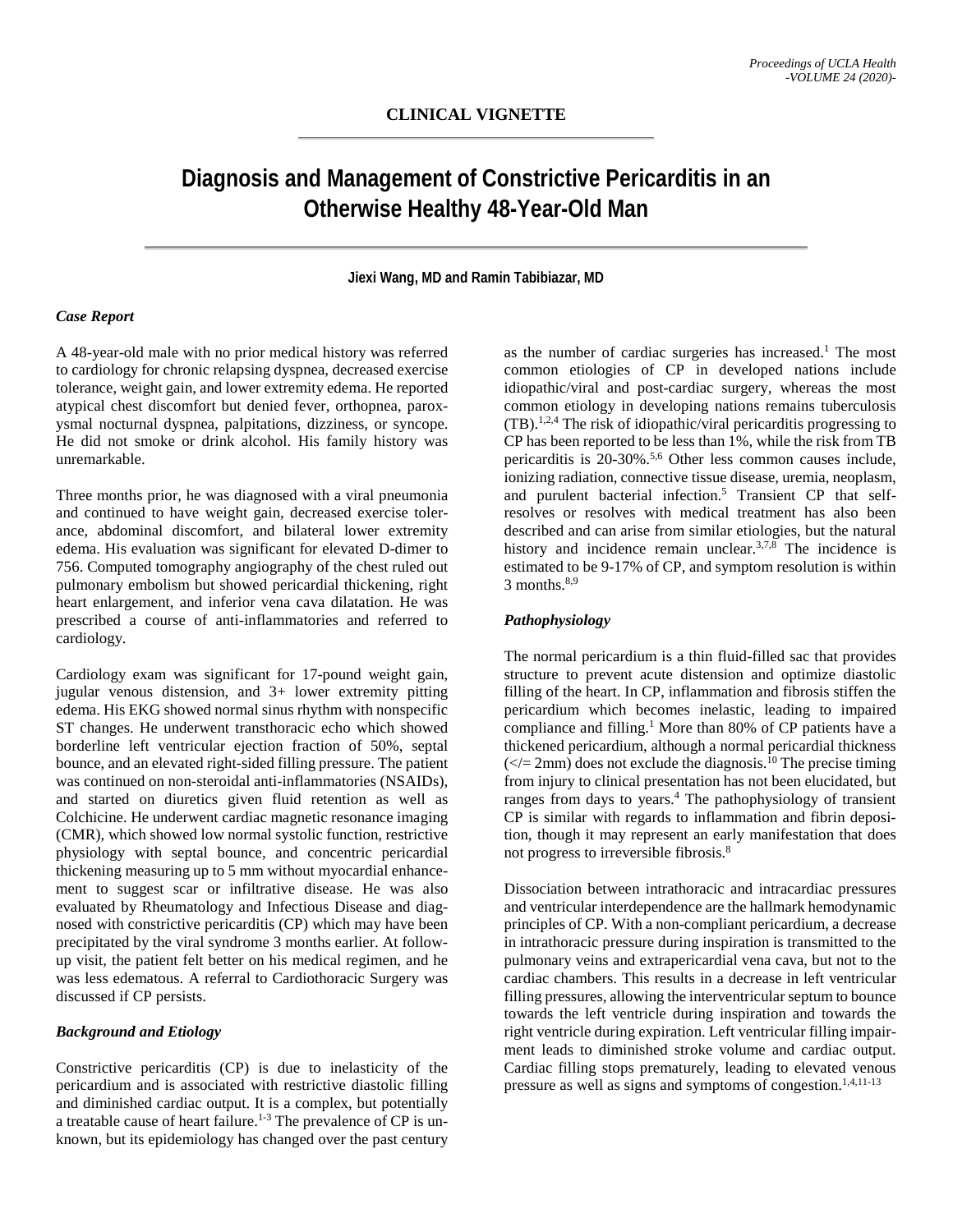# *Physical Exam*

Presence of signs and symptoms of right-sided heart failure without valvular dysfunction, myocardial disease, or hypertension should prompt suspicion of  $\mathbb{CP}^{1,4}$ . Symptoms include fatigue, cough, dyspnea, lower extremity swelling, and abdominal discomfort. History may include prior cardiac surgery, TB, pericardial effusion, or antecedent viral illness. Physical exam findings include elevated jugular venous pressure, hepatosplenomegaly, ascites, and lower extremity edema.<sup>12</sup> Pericardial knock, Kussmaul's sign, and pulsus paradoxus are seen in up to 47%, 21%, and 19% of patients with CP respectively.4

#### *Diagnosis*

The diagnosis of CP can be challenging, particularly because it mimics other forms of heart failure. Lab findings such as transaminitis from hepatic congestion and elevated erythrocyte sedimentation rate secondary to inflammation can be seen.<sup>12,14</sup> Brain natriuretic peptide (BNP) levels are typically lower in idiopathic CP compared to those in restrictive cardiomyopathy or CP secondary to cardiac surgery or radiation therapy.14

Electrocardiographic findings are nonspecific, but atrial fibrillation, left-atrial enlargement, and low QRS voltage have been described.4,12,14 In areas where TB is uncommon, pericardial calcification on chest x-ray has been noted in 27% of surgicallyproven cases.15 Transthoracic echocardiography (TTE), with or without a respirometer, is crucial to evaluate respiratory variation and ventricular interdependence. In one study, TTE was diagnostic in 70% of surgically confirmed cases.<sup>1</sup> The three most important TTE findings based on the Mayo Clinic TTE criteria include respiration-related septal shift, prominent hepatic vein expiration diastolic flow reversal, and preserved or increased medial mitral e' velocity.8,11,16 Evidence of respirationrelated shift in addition to either of the other two findings resulted in 87% sensitivity and 91% specificity for CP.<sup>8,11</sup>

Computed tomography (CT) can detect pericardial thickening and calcification or help with surgical planning, though it is not needed for diagnosis. CMR using gadolinium enhancement is a useful tool to evaluate pericardial inflammation which may be a marker for reversibility or transient CP, and can be used to guide treatment with anti-inflammatory medications.1,9 CMR delayed enhancement and pericardial thickening > 3mm has been found to be 86% sensitive and 80% specific to identify transient CP.8 In patients who have non-diagnostic imaging studies or complex hemodynamics, cardiac catheterization is indicated to aid diagnosis.1,4 Pericardial biopsy and surgical exploration can be performed if the diagnosis is still uncertain.1,4,13 In our case, both TTE and CMR demonstrated septal respiratory variation and elevated right-sided pressures, suggestive of CP. While CMR did not elucidate areas of active inflammation in the pericardium, it did show concentric pericardial thickening measuring up to 5 mm. Invasive hemodynamics were not required to make the diagnosis of CP.

#### *Management*

Pericardiectomy is the only definitive treatment for progressive CP.4,7,12,17,18 Symptomatic treatment includes diuretics as needed. The typical approach for radical pericardiectomy is via median sternotomy to also excise the diaphragmatic pericardium and the pericardium surrounding the left phrenic nerve. An anterior phrenic-to-phrenic approach is easier, but is not recommended because it is associated with higher rates of repeat pericardiectomy and increased mortality (74% vs 84% survival). $2,4,17$  Overall perioperative mortality is similar amongst different studies and ranges between 5-6%.<sup>2</sup> Sevenyear survival after pericardiectomy is related to etiology, with idiopathic CP having a 7-year Kaplan-Meir survival rate of 88%, post-surgical with 66%, and post-radiation with 27%.18 Early intervention is favorable to prevent later complications from congestive heart failure.

In patients with transient CP, pericardiectomy is not required and CP will resolve with an average 3-month course of medical management including NSAIDs, colchicine, or corticosteroids.<sup>3,8</sup> These patients tend to have elevated inflammatory markers and gadolinium enhancement on CMR. It is reasonable to do a trial of medical management prior to referral for pericardiectomy.1 Further studies are needed to elucidate the appropriate length of medical management prior to pericardiectomy referral, and whether one class of medication is preferred over another. Our patient had elevated inflammatory markers including D-dimer, but did not have gadolinium enhancement on CMR. He experienced symptomatic improvement of his symptoms while taking NSAIDs, colchicine, and diuretics. Given lack of complete resolution of his symptoms, a referral to a cardiothoracic surgeon was offered. The patient was hesitant to consider surgical options, and for now, he elected to continue on medical therapy with close follow-up.

#### *Conclusion*

CP can be challenging to diagnose, but is potentially curable by surgical pericardiectomy. CP should be considered for patients who have clinical signs and symptoms of right-sided heart failure and a history of pericardial inflammation, cardiac surgery, radiation, or TB. A thorough examination and TTE that shows dissociation between intrathoracic and intracardiac pressures and ventricular interdependence can establish the diagnosis without the need for invasive hemodynamics. Gadolinium enhancement on CMR and increased inflammatory markers can predict transient CP, which may self-resolve or be medically treated with anti-inflammatory therapy. A trial of medical treatment is reasonable prior to surgical referral, but the only definitive treatment remains pericardiectomy if CP persists.

# **REFERENCES**

1. **Miranda WR, Oh JK**. Constrictive Pericarditis: A Practical Clinical Approach. *Prog Cardiovasc Dis*. 2017